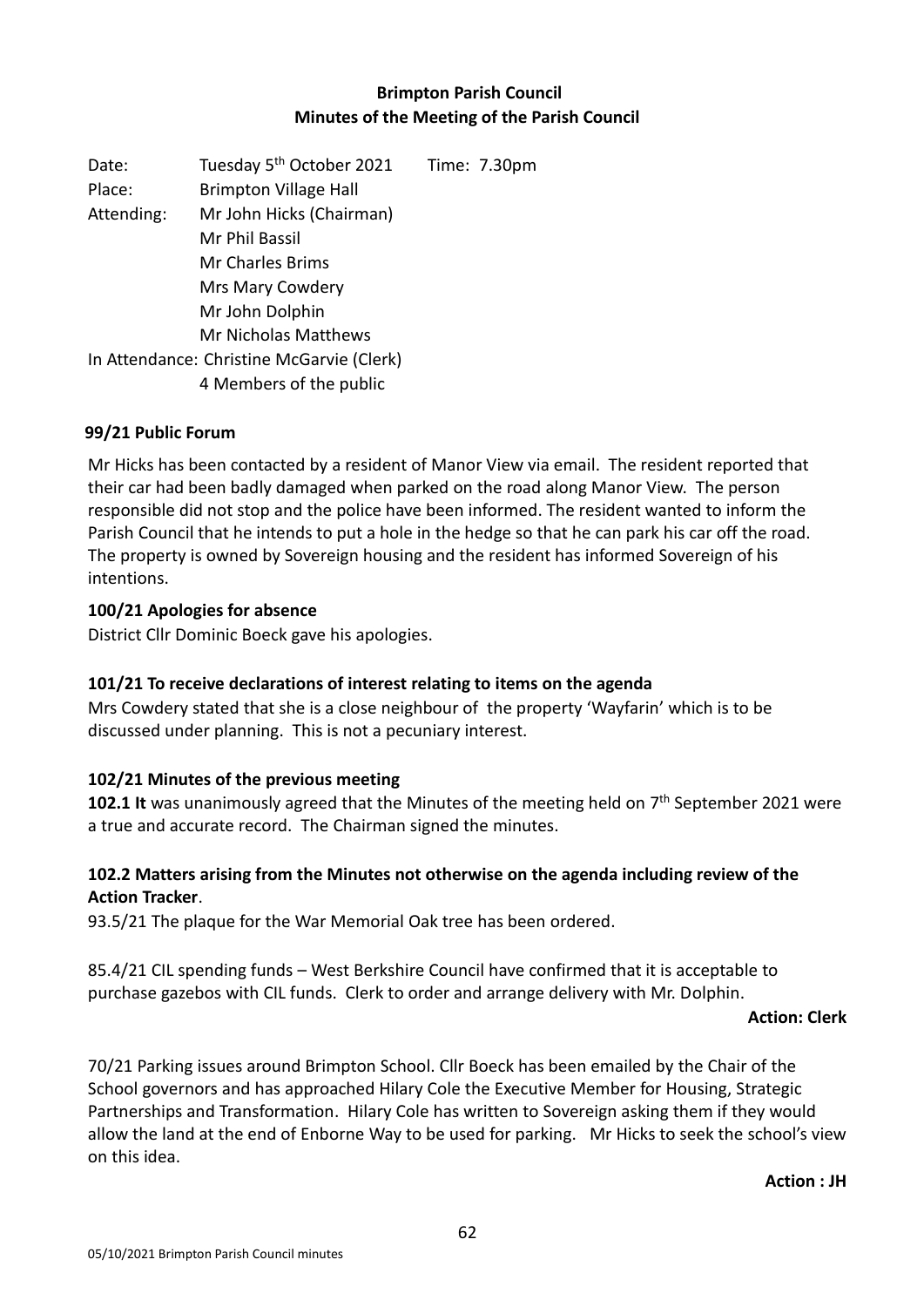56/21 Allotment Area at end of Enborne Way. Sovereign have indicated that they would be willing to consider selling the area of land to the Parish Council on the understanding that it remains an open space for the benefit of the community

It was agreed that this would be added to the November agenda for discussion and in the meantime the Clerk would ask Sovereign for an indication of how much they would expect the Parish Council to pay for the land.

46/21 – Richard Somner the Executive Member for Planning has agreed to a meeting. Clerk to arrange a meeting which would be open for all Parish Councillors in the Aldermaston Ward to attend.

## **Action: Clerk**

30.3/21 Willow Wands flooding – Mr Bassil and Clerk to meet with the West Berkshire Council project engineer on  $12<sup>th</sup>$  October to discuss what needs to be done.

## **103/21 Parish Environment**

## **103.1 To provide an update on the use of the Speed Indicator Device (SID) in the Parish**

A request has been received from a resident to monitor speeds in Wasing Road and they have volunteered to help with this. The SID will be back in Aldermaston at the beginning of November. It will also be trialled at the junction of Brimpton Lane and Wasing Road.

Mr Dolphin asked if the SID could be placed on the footpath sign in Brimpton Common. Clerk to check this.

**Action : Clerk** 

## **103.2 To discuss plans for bulb planting on 9th October.**

The bulbs will be collected by volunteers for planting on 9<sup>th</sup> October from the War Memorial between 10.30am and 11am. Clerk has drafted a risk assessment.

# **104/21 Planning and Development**

## **104.1 To consider new planning applications and provide updates on any already considered. See appendix C below.**

**21/02192/HOUSE** – Wayfarin, Brimpton Byway 11. Proposed first floor rear extension and ground floor alterations.

The Parish Council resolved to respond with no objections but to note that there is an increase in the size of windows which one of the neighbours has objected to.

**21/02217/HOUSE** – Westmead House, Brimpton Lane. Detached 3 bay garage The Parish Council resolved to respond with no objections.

# **105/21. To provide an update on the plans for the Queen's Platinum Jubilee Celebrations**

Mr. Hicks gave an update from the Queen's Platinum Jubilee Celebrations working groups.

Celebrations will start nationally and in the village on Thursday 2nd June. A beacon will be lit at the back of the village hall. Permission is being sought from Wasing Estate to place the beacon in the field behind the Village Hall. This will be a ticketed event to control numbers.

On Friday 3rd June there will be a parish nature walk for adults and children.

A flower festival and exhibition of photographs is also being considered.

On Saturday 4th June a Barn dance will be held at Hyde End Farm. This will be a ticketed event with a maximum of 120 people.

On Sunday 5th June there will be a family picnic held either as a street party between the War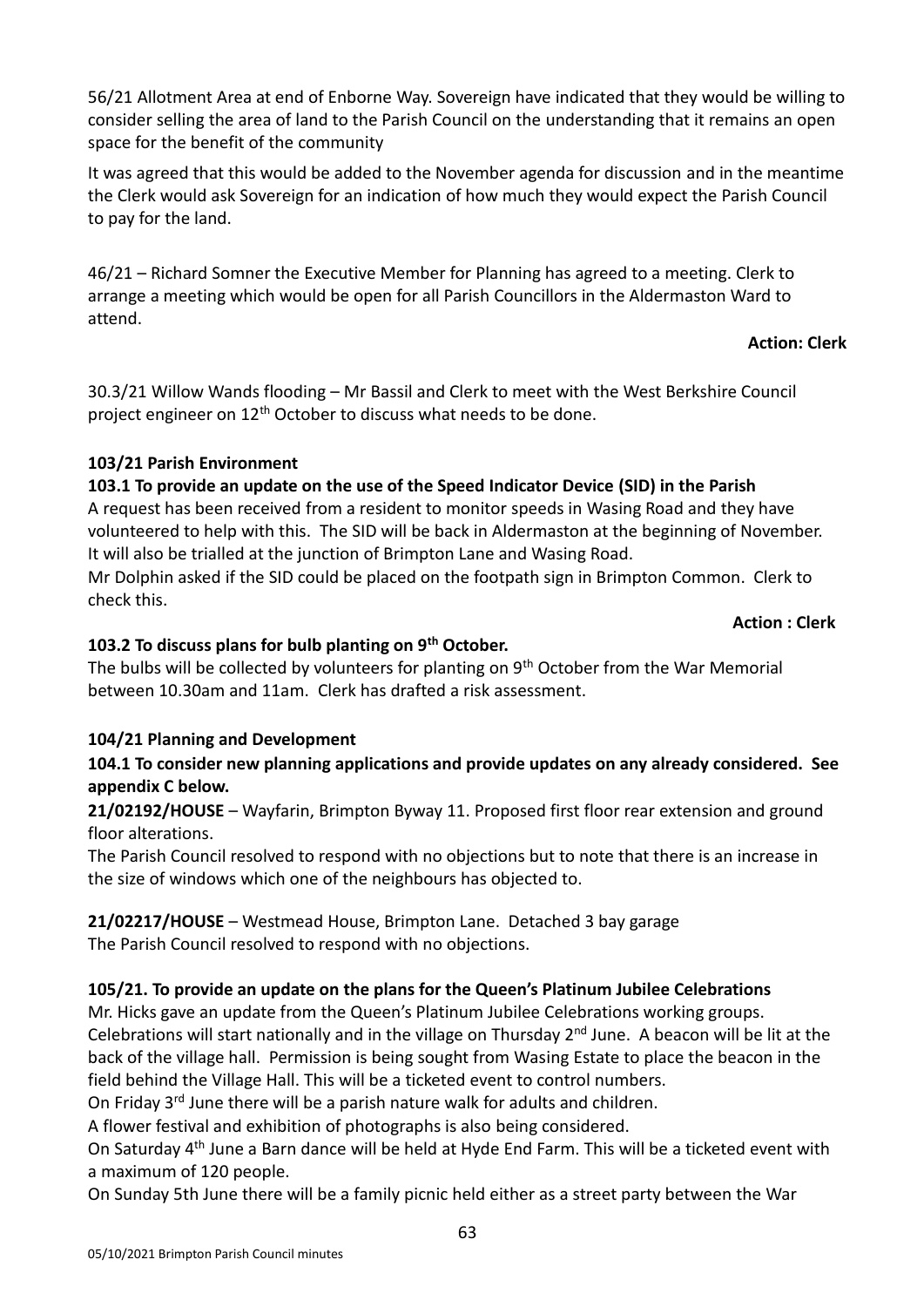Memorial and the Three Horseshoes pub or on the school playing field. Mr. Hicks has been investigating the process for closing the road with West Berkshire Council and is seeking the views of the residents of this part of the road before proceeding.

## **106/21 Finance**

## **106.1 To approve payments and approve reconciliation against bank statements**

The payments and bank reconciliation were agreed.

It was agreed that the Clerk should now order the gazebos, as previously discussed, at a cost of £1800.

### **106.2 to consider whether to renew CCB membership.**

The parish council resolved not to renew the CCB membership.

## **107/21. Reports**

## **107. 1 District Councillor's Report**

Cllr Boeck gave his apologies

### **107.2 Clerk's report**

Next month will be the start of budget setting for 2022/2023. Clerk asked councillors to consider any new items that may need to be included in the budget for discussion.

## **107.3 Report from Village Hall Committee**

The Village Hall AGM was held and there is now a full board of trustee including one new person.

### **107.4 Reports from Parish Council representatives on external bodies**

AWE have reported that the number of employees having an infectious disease has dropped from 17 to 12.

# 108/21 The next meeting will be held on Tuesday 2<sup>nd</sup> November 2021 in the Village Hall. Mr Brims

gives his apologies for the November meeting.

| Signed:    |  |
|------------|--|
| (Chairman) |  |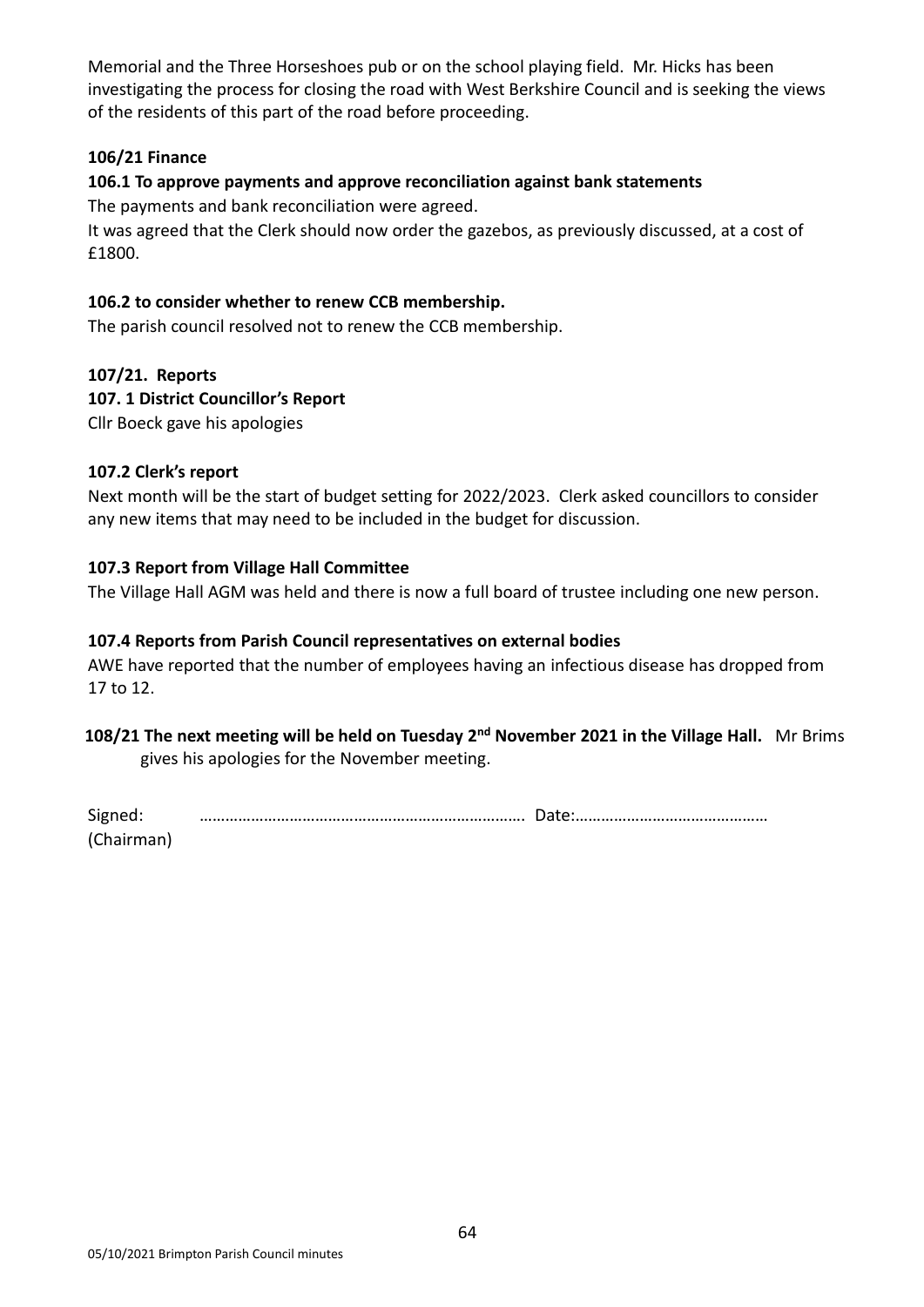#### Appendix A

## Meeting Report 5th October 2021

### **Community Account**

| <b>Statement balance</b><br>24/9/2021 | Cashbook balance as at<br>29/9/2021 | Cashbook balance after new pay-<br>ments made |                             |
|---------------------------------------|-------------------------------------|-----------------------------------------------|-----------------------------|
| £40,759.42                            | £40,759.42                          | £39,817.05                                    |                             |
| Payments made<br>since last meeting   |                                     |                                               |                             |
| <b>Cheque No</b>                      | Payee                               | <b>Details</b>                                | <b>TOTAL</b><br><b>COST</b> |
| SO.                                   | Mrs C McGarvie                      | August salary                                 | 240.00                      |
| EP.                                   | <b>Brimpton Fuel Allotment</b>      | insurance grant                               | 86.24                       |
| <b>TOTAL</b>                          |                                     |                                               | £326.24                     |

#### **New items for payment**

| <b>Cheque No</b> | <b>Payee</b>        | <b>Details</b>                                                 | <b>TOTAL</b><br><b>COST</b> |
|------------------|---------------------|----------------------------------------------------------------|-----------------------------|
| SO.              | Mrs C McGarvie      | October                                                        | 240.00                      |
| EP               | A H Swaysland       | Barn Dance caller deposit - Jubilee                            | 125.00                      |
| EP.              | <b>Henry Elliss</b> | Art exhibition flyers<br>Defib pads - £43.20 Jubilee bunting - | 48.26                       |
| DD               | Barclaycard         | £71.97 Bulbs - £47.94, Gravel £366                             | 529.11                      |
| TOTAL            |                     |                                                                | £942.37                     |

#### **Receipts since last meeting date**

| <b>Receipt Date</b> | Payer | <b>Details</b> | <b>TOTAL</b><br><b>AMOUNT</b> |
|---------------------|-------|----------------|-------------------------------|
|                     |       |                |                               |
|                     |       |                | £0.00                         |

#### **Payments not presented as of 29/9/2021**

| <b>Cheque No</b> | Payee | <b>Details</b> | <b>TOTAL</b><br>COST |
|------------------|-------|----------------|----------------------|
|                  |       |                |                      |
| <b>TOTAL</b>     |       |                |                      |
|                  |       |                |                      |

| Receipts not cleared as of 29/9/2021 |       |                |                             |
|--------------------------------------|-------|----------------|-----------------------------|
| <b>Receipt date</b>                  | Paver | <b>Details</b> | <b>TOTAL</b><br><b>COST</b> |
|                                      |       |                |                             |

| <b>Savings Account</b><br>balance 24/8/2021 | £31,906.23 |                                    |
|---------------------------------------------|------------|------------------------------------|
|                                             |            |                                    |
| <b>Brimpton</b>                             |            |                                    |
| story/BPRA                                  | £1,386.18  | Defib paid for                     |
|                                             |            | Must be spent by October 2021.     |
|                                             |            | Spent £305 on gravel and £39.95 on |
| <b>CIL</b>                                  | £461.45    | <b>bulbs</b>                       |
| <b>CIL</b>                                  | £12,427.23 | must be spent by May 2026          |
| <b>INRG solar donation</b>                  | £20,000.00 |                                    |
|                                             | £34,274.86 |                                    |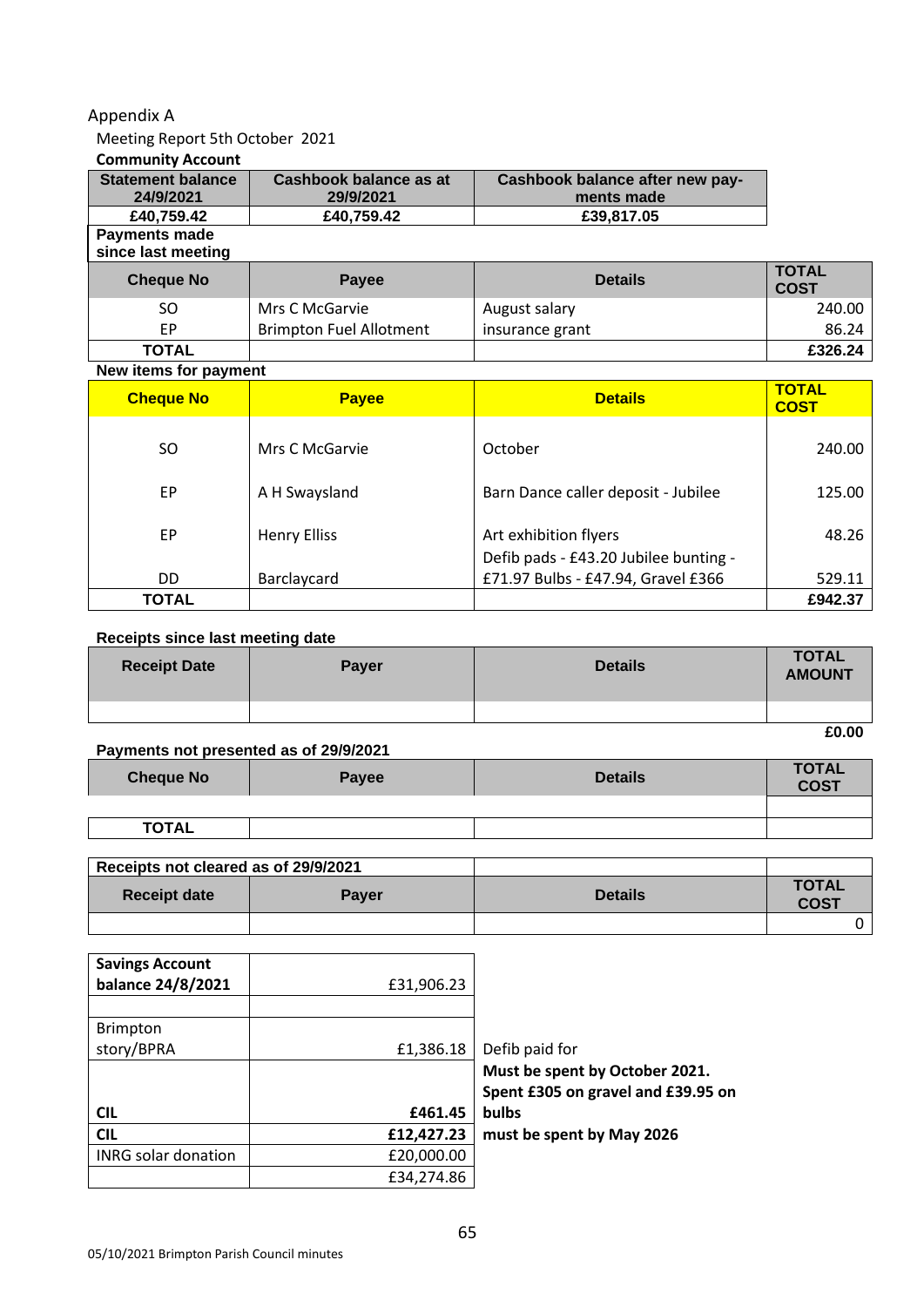# Appendix B

| <b>Bank Reconciliation 29th September 2021</b> |                                                            |     |                |            |
|------------------------------------------------|------------------------------------------------------------|-----|----------------|------------|
| <b>Authority name</b>                          | <b>Brimpton Parish Council</b>                             |     |                |            |
| <b>Prepared by</b>                             | <b>Christine McGarvie</b>                                  |     | Clerk and RFO  |            |
| <b>Date</b>                                    | 29th September 2021                                        |     |                |            |
|                                                |                                                            |     | Chair of coun- |            |
| <b>Approved by</b>                             | John Hicks                                                 | cil |                |            |
|                                                | Balance per bank statements as at 24th September 2021      | £   |                | £          |
|                                                | <b>Community Account</b>                                   |     | 40,759.42      |            |
|                                                | Saving account                                             |     | 31,907.03      |            |
|                                                |                                                            |     |                | 72,666.45  |
|                                                | Less any un-presented payments at 24th September 2021      |     |                |            |
|                                                |                                                            |     |                |            |
|                                                |                                                            |     |                | 0.00       |
| Add any uncleared receipts                     |                                                            |     |                |            |
| Net Bank balances as at 24th September 2021    |                                                            |     |                | £72,666.45 |
| <b>CASH BOOK</b>                               |                                                            |     |                |            |
| Opening balance as per cashbook 1st April 2021 |                                                            |     | 32,848.53      |            |
| Add: Receipts in the year                      |                                                            |     | 12,507.45      |            |
| Less: Payments in the year                     |                                                            |     | 4,596.56       |            |
|                                                | Closing balance as per cash book as at 29th September 2021 |     | £40,759.42     |            |
| Opening balance savings account 1st April 2021 |                                                            |     | 31,905.43      |            |
| Add: Receipts in the year                      |                                                            |     | £1.60          |            |
| Less: Payments in the year                     |                                                            |     | 0              |            |
|                                                | Closing balance as per cash book as at 29th September 2021 |     | £31,907.03     |            |
|                                                |                                                            |     |                |            |
| Overall closing balance                        |                                                            |     | £72,666.45     |            |
|                                                | diff                                                       |     | £0.00          |            |